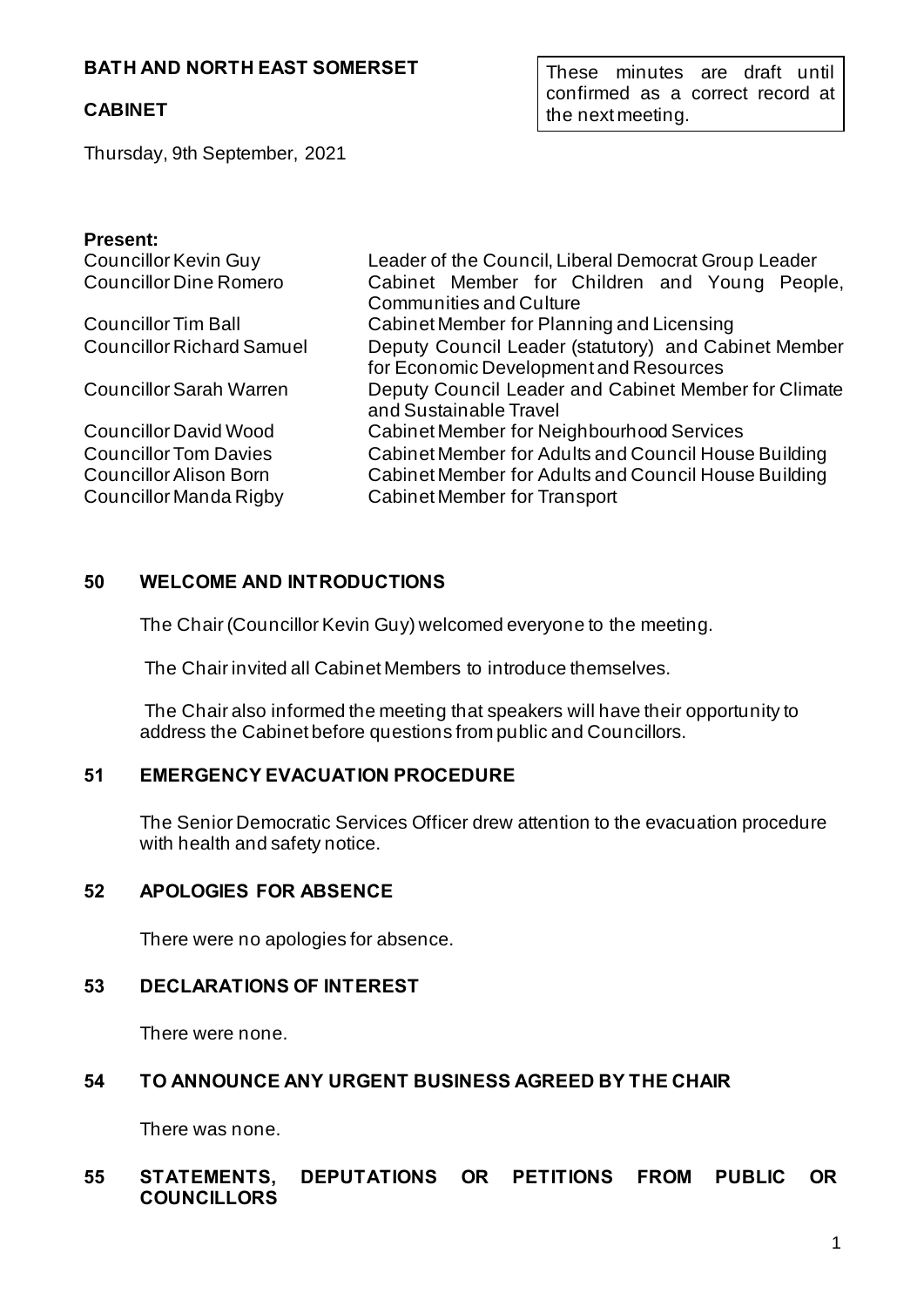Susan Charles read out a statement on behalf of Helen Dudden [*a copy of which is attached to the Minutes as Appendix 1 and on the Council's website*] where she questioned availability of accessible housing for a powered wheelchair user.

Susan Charles read out a statement *[a copy of which is attached to the Minutes as Appendix 2 and on the Council's website]* where she highlighted the risks that bicycles, electric scooters, skateboards etc. used on the pavements have on the vulnerable people.

Ceris Humphreys read out a statement *[a copy of which is attached to the Minutes as Appendix 3 and on the Council's website*] where she asked the Cabinet to restrict all HGVs traffic through Bath.

Martin Grixoni addressed the Cabinet by saying that he was proud to live and work in Bath, and the Council and its officers did work hard to get the best out of the area. However, he was concerned at some of the directions and priorities that the Council took where, in his words, they made it difficult for disabled people to access an increasing number of places. Martin Grixoni also said that he received a feedback from some residents about the state of the city streets. Martin Grixoni claimed that, aside from rough sleepers, there were people begging which was a hassle for tourists and businesses. Martin Grixoni felt that, in his view, these people should be better controlled, and dealt with.

Martin Grixoni also criticised the Council about Cleveland Bridge progress.

Councillor Vic Pritchard addressed the Cabinet by suggesting that the disabled residents were affected due to the lack of blue badge parking at the city centre. Councillor Pritchard also said that City Centre Security Measures have had adverse effects on the blue badge holders and invited the Cabinet to abandon the decision made in July this year and instead to allow a degree of access for blue badge holders.

Councillor Pritchard added that, in terms of the Clean Air Zone, there was no evidence to suggest that Nitrogen Dioxide reduction was a direct result of the CAZ, and it could be more to do with the COVID-19 lockdown and people still working from home, the closure of Cleveland bridge, and people being away for summer holidays, resulting in fewer cars on the road than normal.

## **56 QUESTIONS FROM PUBLIC AND COUNCILLORS**

There were 38 questions from Councillors and no questions from members of the public.

*[Copies of the questions and responses, including supplementary questions and responses if any, have been placed on the Minute book as Appendix and are available on the Council's website.]*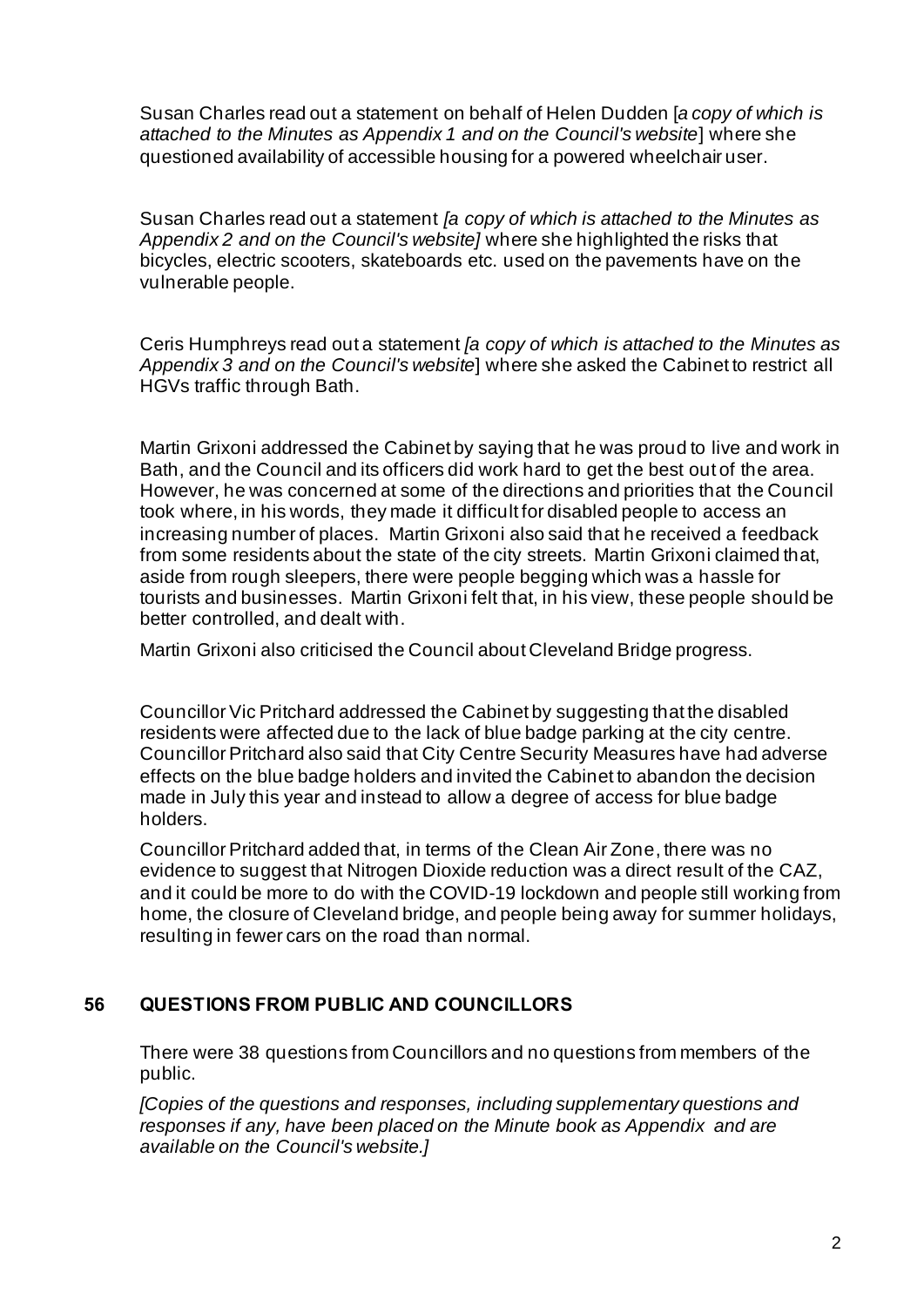## **57 MINUTES OF PREVIOUS CABINET MEETING**

**RESOLVED** that the minutes of the meeting held on Tuesday 20th July 2021 be confirmed as a correct record and signed by the Chair.

## **58 CONSIDERATION OF SINGLE MEMBER ITEMS REQUISITIONED TO CABINET**

There were none.

#### **59 MATTERS REFERRED BY POLICY DEVELOPMENT AND SCRUTINY BODIES**

There were none.

#### **60 SINGLE MEMBER CABINET DECISIONS TAKEN SINCE PREVIOUS CABINET MEETING**

The Cabinet agreed to note the report.

## **61 CLEVELAND BRIDGE UPDATE AND OPTIONS REPORT**

The Chair invited Councillor Manda Rigby to read out her statement.

Councillor Rigby read out the following statement:

'*Firstly, I'd like to thank the officers for their officers' report, but more specifically, I think we owe them huge thanks for the exceptional way this work on the bridge has been done.*

*The Cleveland Bridge renovation is a very significant project for this Council. This is a 200-year-old bridge, never intended for this volume and weight of traffic, and the mitigations put in place in 1927 are also struggling to handle the wear and tear.*  We are replacing degraded concrete, ensuring that the iron work is sound, and *waterproofing to prevent any further damage caused by water ingress.*

*We aren't at the end point yet, but despite: COVID cases, materials being delayed, and more work than anticipated once the scaffolding was up; we currently hope to reopen the bridge to cars, as well as pedestrians, cyclists and emergency vehicles, 3 months after it shut as planned, which would be an amazing achievement.* 

*I can't think of any other project of this scale, and on a Grade 2\* listed structure, anywhere in the country that has come in anywhere near on time.* 

*In the interim, we have been working hard on what to do next, and I'd like to share my thoughts on progress so far, and what I'd like to see happening next.* 

*The current situation is that: on completion of the works, the weight limit which was in place prior to them will expire, and there will be no limits on the type of traffic which can use the bridge, unless we manage to get such a limit put on it.* 

*This is because it forms part of the primary route network, therefore decisions about its usage are not in our hands.*

*Whilst appreciating the officer report in front of us tonight, which outlines several*  ways forwards, and understanding the rationale behind why it was written in this way, *I think it does not go far enough. We need to be bolder in looking at absolutely all options in front of us.*

*One of the existing proposals is a strategic study with regional partners – where all the region's authorities examine plans for cross region transport, specifically looking*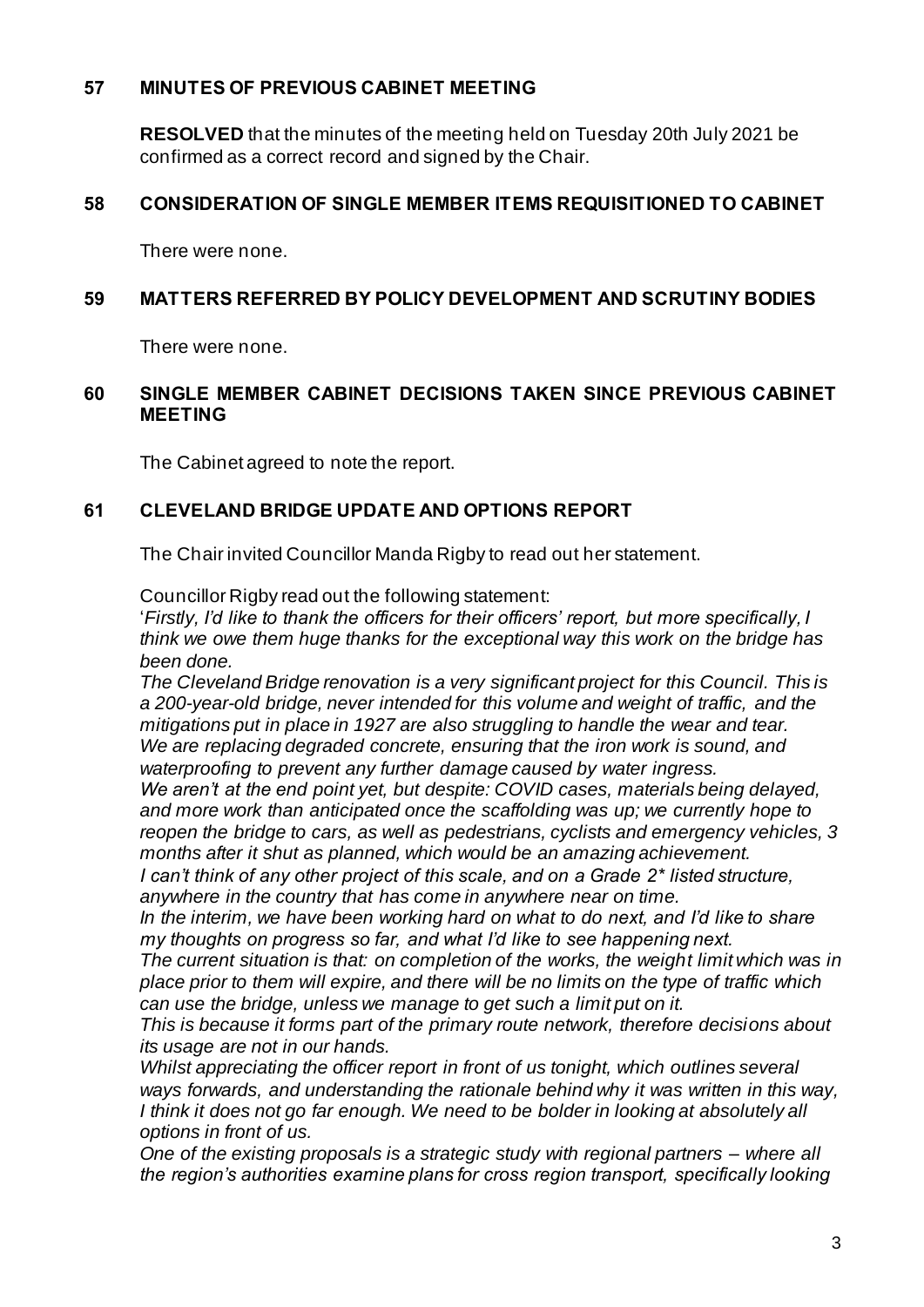*at the best way to get freight to and from the M4 to the Southern ports, and there may well be a plan for a different North South link proposed.* 

*Work on this Western Gateway project is currently ongoing, but the amount of time this will take is counted in decades not years. We can't assume regional agreement will be reached and we can't just wait for this to be the solution.* 

*The people of Bath can't wait another 10-15 years for relief from through traffic HGVs.*

*Because there is the rub. In order to change the status of the road and take it out of the Primary Route network, Wiltshire Council has to agree. Despite our best efforts, such agreement does not appear to be achievable, not even for temporary diversions during work.* 

*This is a great shame.* 

*A lot of the A350 route has been widened to dual carriageway now, at great public expense. It does not pass immediately by anywhere near as many houses to get from the M4 to the South coast, and those it does pass are not primarily Listed. It is mainly on the plain, not in a valley trapping pollution.* 

*We are not in the business of exporting our problems elsewhere, but we are in the business of standing up for our community, and to us, it is only right that all parts of the network, including Wiltshire, take their fair share of traffic.*

*It is unreasonable to have had the amount of money spent on upgrading their roads, way in excess of any grant for Cleveland Bridge, and then not to take the HGVs. Indeed, if they continue to refuse to do this, we will all suffer, as within a much shorter period of time, we will be back to closing the bridge for repairs again.* 

*It was never meant to carry this volume and this weight of traffic, and remember, this is about through traffic using Bath as a rat run, not those lorries delivering goods into Bath.*

*The £3.5m we are spending from the public purse now will need to be spent again in 10-15 years' time if HGVs go back to pummelling the bridge as before. It would be so much better to fully fund a permanent solution.*

*So, what can we do? The answer is: we have looked and will continue to look at all mechanisms possible.* 

We have already sought advice on whether we could reintroduce tolling and set it at *a level which would deter the heaviest vehicles, could we use any other charging mechanism for just one class of vehicle?* 

*In terms of TROs – a traffic regulation order which is necessary to change the rules on a certain road – although the attempted TRO weight limit one failed in 2012, after a legal challenge from Wiltshire, a lot has changed since then. The climate emergency has been declared and millions of pounds have been spent on upgrading* 

*Wiltshire roads. It stands a better chance of success now than it did. A TRO based on air quality may fail as it would be considered double jeopardy, with charges already in place via the CAZ, but we don't yet know what the future of the CAZ will be once we get all the data necessary, so this option should also be* 

*explored.*

*A TRO based on protecting the heritage asset? If there's a place in the UK where this should be possible, its Bath, with its overarching World Heritage status and its new Great Spas of Europe World Heritage listing as well.*

*It's possible that none of these might work, I must make you aware of that, but they definitely won't work unless we try them and give them our very best resource. If we don't manage to find a mechanism to reduce HGVs using Bath as a through-*

*route, then it won't be for the want of trying every possible way. We are fighting for cleaner air, reduced through traffic and a better environment.*

*Whilst acknowledging and noting the officers report, I'd welcome amendments moved to instruct myself and officers to progress all the mechanisms possible to limit*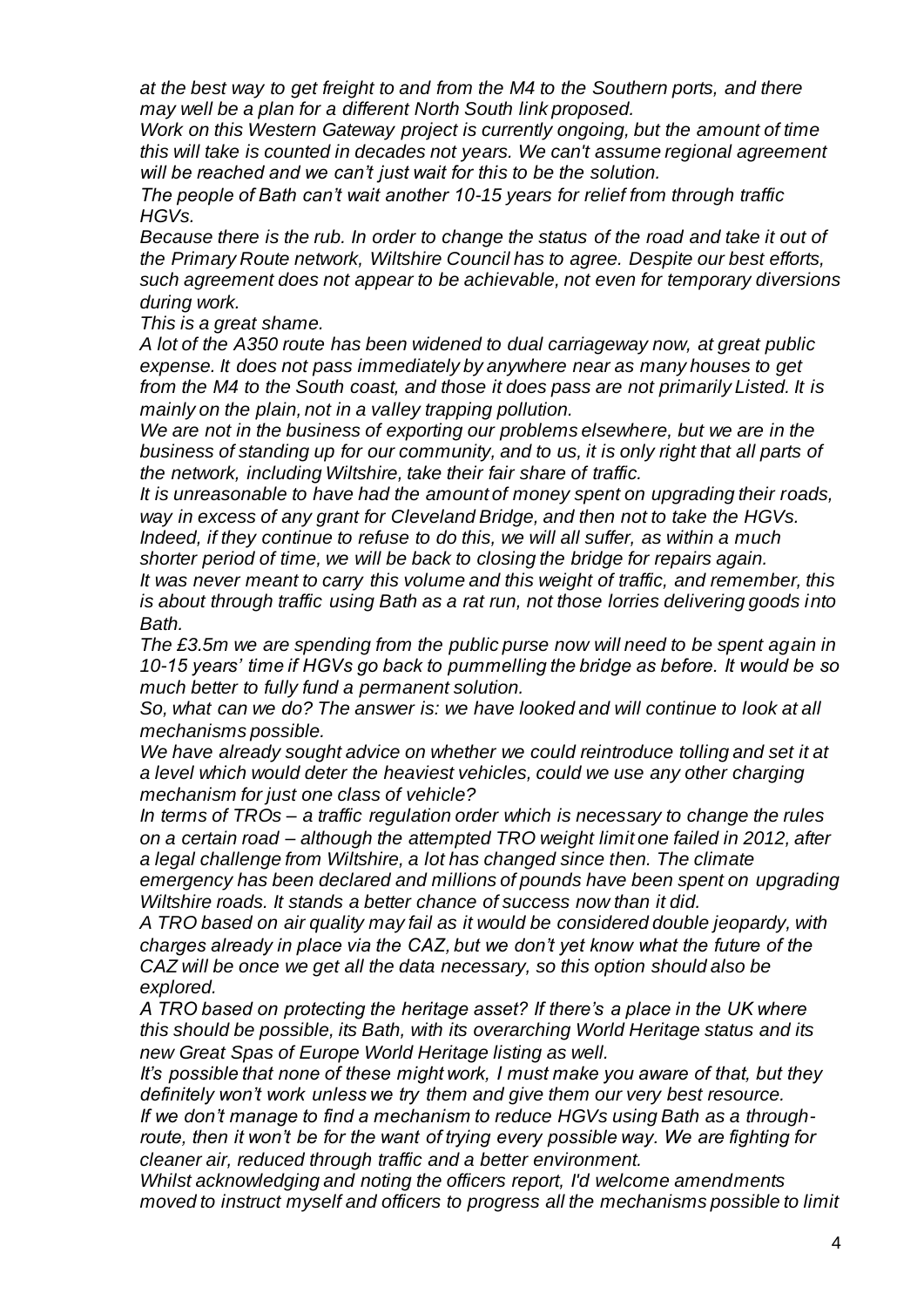*HGVs, for the benefit of all in Bath, and support our neighbouring authorities to get further funding where adaptations to their roads would make it better for HGVs to use them. I am convinced that there must be a solution which gives a net benefit to the region, I am equally convinced that keeping with the status quo is not the right thing to do.*

*If we can restrict HGV through traffic, it will benefit the whole city and the surrounding area. Doing nothing is not an option.'*

The Chair invited Councillor Richard Samuel to read out his statement and move the revised recommendations.

Councillor Richard Samuel read out the following statement:

*'Bath has many traffic problems that bedevil the city. The fact of inconvenient geography and the historic UNESCO setting precludes the by-passes many other similar cities have built. The lack of sufficient bridges and the impossibility of building new ones for vehicles is a further problem. Added to which the situation is the situation of the city in a deep valley bowl with strong planning and environmental designations in place.*

*In the past 50 years another problem has crept up on the city and those of us who are concerned for its care and protection are faced today with dealing with it. That problem is the centralised distribution and delivery arrangements our economy demands and the dominance of large supermarkets. These arrangements are serviced by increasingly large HGVs of up to 44 tonnes and if the government has its*  way will soon be followed by the 48 tonne megalithic lorries as used in continental *Europe. Here I use the term megalithic to describe not only the size but also the outdated form of freight distribution they represent.*

*The impact of HGVs on the historic city of Bath is corrosive. Road surfaces are damaged constantly by the hammering they take from these beasts, historic structures have been hit, the sheer difficulty of manoeuvring these HGVs causes congestion and delays. In a nutshell Bath's street were not built for these giants. But there is another insidious problem. That is the pollution these vehicles emit both NOx and CO2. The former has a serious impact on health for residents along roads where these vehicles travel. NOx emissions have undoubtedly fallen in recent years as cleaner vehicles have been introduced and that of course was one of the reasons for introducing the Bath Clean Air zone that I campaigned for in 2017. Nationally it is estimated that HGVs emitted 19.5m metric tonnes of CO2 per year – the second largest emitter after private cars. The non-monetarised dis-benefits such as impacts on physical or mental health have never been quantified as far as I am aware but arguably these are the most important issues for the community.* 

*I now turn to the direct impact on my ward of Walcot. The London Road from Batheaston roundabout to Cleveland Place takes the highest volume of HGVs in the city. It also has the highest levels of NOx. But the most serious impact is on the quality of life for the thousands of residents who live on or near London Road. Their quiet enjoyment is daily disturbed by the continuous roar of HGVs. Cycling on the carriageway is unpleasant and at times unsafe. Life as a pedestrian whether walking with children to school or going to work is a dispiriting polluted experience. It is our duty as councillors in cabinet, and for me as a ward councillor to say on behalf of my and Bath's residents enough is enough. It is time to put an end to the daily procession of oversized lorries through our historic streets and in particular over the historic Cleveland Bridge. This report has considered some options but for me it does not go far enough, and I cannot support it in its current form. I say this because I* am long enough in the tooth to recognise something being kicked into the very long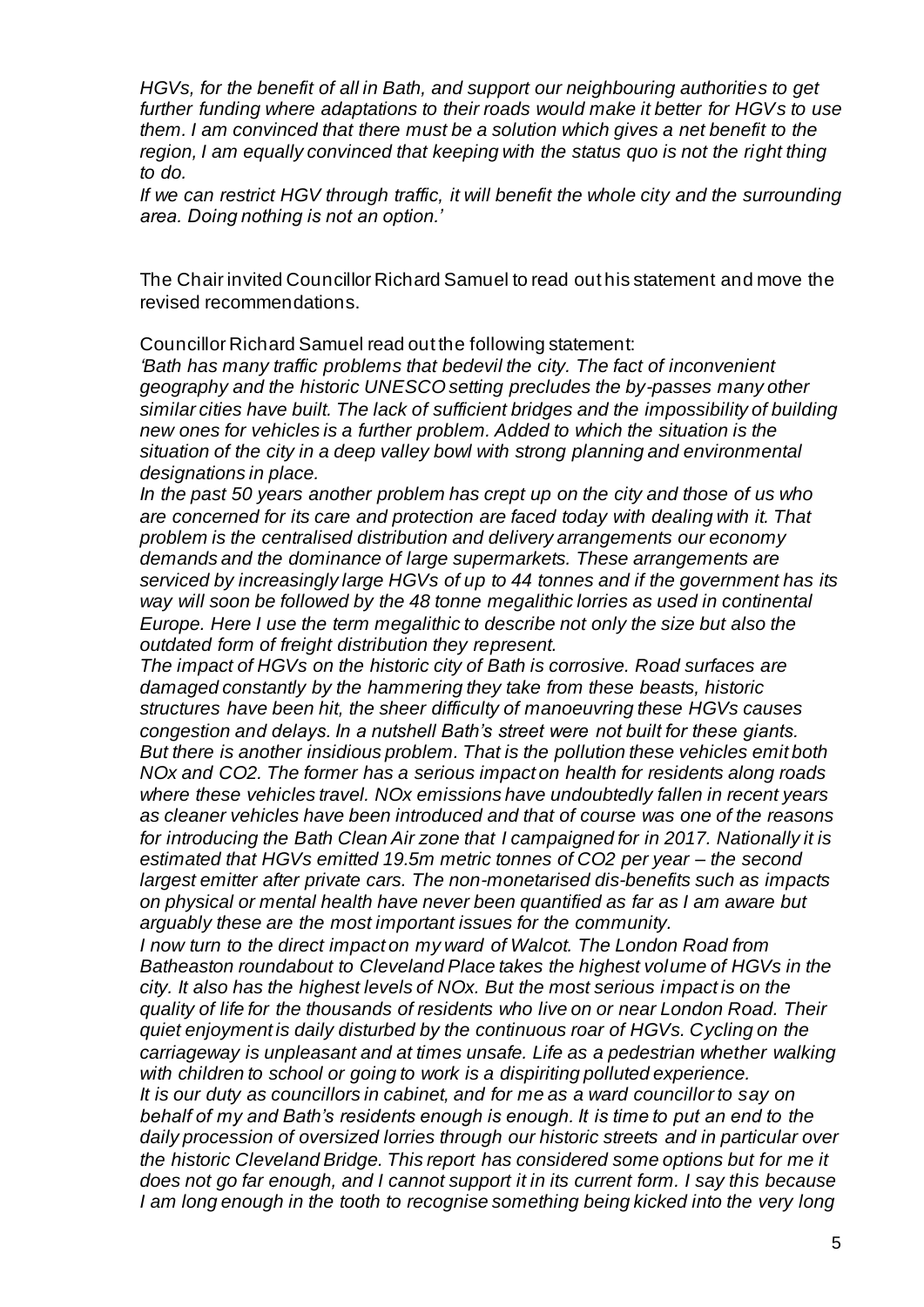*grass. The Western Gateway study whilst welcome is in essence the do-nothing option. When it does report if it gathers support then it will be a long time before a better safer route to the east becomes a reality. I therefore propose that the cabinet note this report for now but call for further work to examine more radical options to control and limit the use of Cleveland Bridge by HGVs*.'

Councillor Richard Samuel moved the following recommendations:

The Cabinet to agree that the Council should continue to:

1) Work with Wiltshire and Dorset Councils and the Sub-Regional Transport Board (STB) Western Gateway to complete a strategic study into north-south connectivity between the M4 and the Dorset Coast with an aim of making the A350 the strategic route and limiting HGV use of Cleveland Bridge as part of the Governments Road Investment Strategy 2 (2020-25).

2) Assess and review the position after completion of the study, recognising that any investment that would resolve the core issue would be considered, at the earliest, as part of the Road Investment Strategy 3 which covers the period 2025-30. The study would also inform discussions between BANES and the other stakeholders. It is considered that this approach is the one most likely to result in a positive outcome for both B&NES and the other stakeholders involved.

3) Continue to make representations to Government about the need to improve the traffic situation at Cleveland Bridge, highlighting the changes to road conditions within Bath and the wider area since 2012 such as the changes to the A350 as part of the planned improvement and upgrade and the introduction of the Clean Air Zone in Bath.

4) Officers are requested to:

A. Prepare a draft Traffic Regulation Order seeking to restrict HGV movements over Cleveland Bridge in order to preserve or improve the amenity of the area through which the road runs, in this case the grade 2\* listed Cleveland Bridge structure and environs including the London Road and Bathwick St, in accordance with the Road Traffic Regulation Act 1984.

B. Investigate and consider any other options that may exist for achieving a similar end to a TRO and report on both actions including the draft TRO to the November meeting of this Cabinet.

C. Consult with appropriate heritage and amenity groups in Bath including Residents' Associations in the course of preparation of the TRO.

Councillor Manda Rigby seconded the motion.

Councillor Alison Born commented that Cleveland Bridge has been closed to repair the damage to the structure, caused by vehicle sizes weights and volumes that could not have been anticipated at the time that the bridge was built. The current closure has caused significant disruption, but the repairs could not have been done when the bridge was open, and importantly, the full extent of the damage would not be assessed. Councillor Born also said that the bridge was not designed to carry today's traffic and the repairs have been essential to safeguard the structure and uses of the bridge. The Cabinet would need an assurance that the bridge would not be subject to more repairs in the future due to heavy HGV traffic, and for those reasons Councillor Born suggested that the officers should commission an external consultants to examine the bridge at the end of works, and reporting its predicted longevity under the scenarios of an 18 tonnes limit.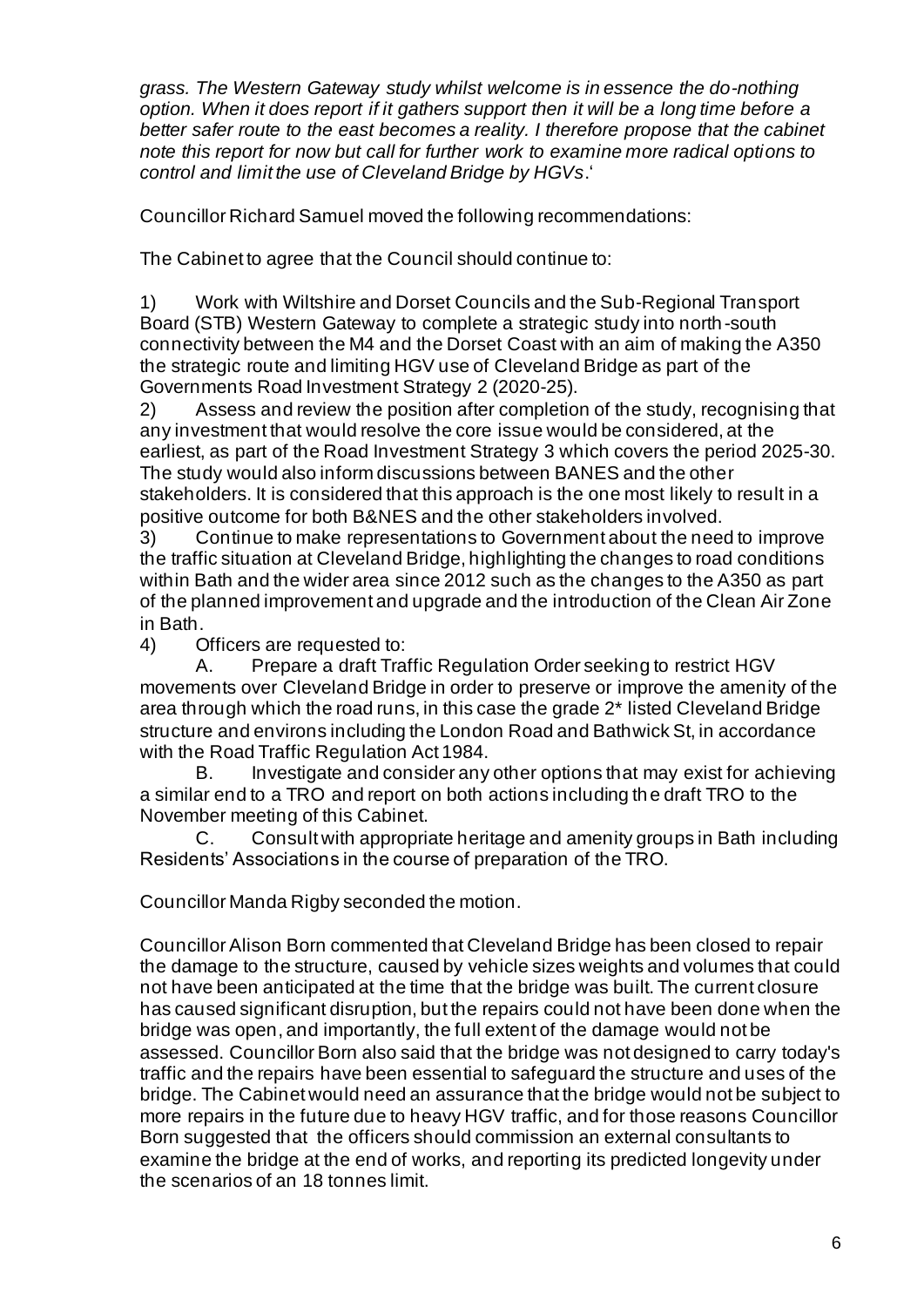Councillor Dine Romero commented that HGVs travelling through and around Bath have been a concern for residents across the city not just around the bridge itself with more HGVs on roads in Southdown, such as on Whiteway Road have been reported. Councillor Romero asked for an assurance that the full consequences for all residents in the city and around the city would be considered before implementing any long-term measures restricting heavy lorries across this bridge.

Councillor Tom Davies agreed with the comments made by other Cabinet Members on this matter and added that the inevitable damage of the bridge, caused by HGVs in the past, would continue to happen, and that the Council must do everything to stop HGVs using Cleveland bridge, and to find a solution that would work for all.

**RESOLVED** (unanimously) that the Cabinet agreed to:

- 1) Work with Wiltshire and Dorset Councils and the Sub-Regional Transport Board (STB) Western Gateway to complete a strategic study into north-south connectivity between the M4 and the Dorset Coast with an aim of making the A350 the strategic route and limiting HGV use of Cleveland Bridge as part of the Governments Road Investment Strategy 2 (2020-25).
- 2) Assess and review the position after completion of the study, recognising that any investment that would resolve the core issue would be considered, at the earliest, as part of the Road Investment Strategy 3 which covers the period 2025-30. The study would also inform discussions between BANES and the other stakeholders. It is considered that this approach is the one most likely to result in a positive outcome for both B&NES and the other stakeholders involved.
- 3) Continue to make representations to Government about the need to improve the traffic situation at Cleveland Bridge, highlighting the changes to road conditions within Bath and the wider area since 2012 such as the changes to the A350 as part of the planned improvement and upgrade and the introduction of the Clean Air Zone in Bath.
- 4) Officers are requested to:

A. Prepare a draft Traffic Regulation Order seeking to restrict HGV movements over Cleveland Bridge in order to preserve or improve the amenity of the area through which the road runs, in this case the grade 2\* listed Cleveland Bridge structure and environs including the London Road and Bathwick St, in accordance with the Road Traffic Regulation Act 1984.

B. Investigate and consider any other options that may exist for achieving a similar end to a TRO and report on both actions including the draft TRO to the November meeting of this Cabinet.

C. Consult with appropriate heritage and amenity groups in Bath including Residents' Associations in the course of preparation of the TRO.

# **62 BATH CLEAN AIR PLAN- UPDATE**

Councillor Sarah Warren introduced the report by saying that Bath's Clean Air Zone (CAZ) was an important public health measure, introduced because levels of harmful nitrogen dioxide in Bath were above legal limits.

CAZ went live on 15<sup>th</sup> March this year and the Cabinet would be updated quarterly on progress, and this was the first quarterly report covering the period from April to June of this year.

The update has covered a very short period, and over that time traffic levels were initially extremely low, and an average of 10% down on the equivalent period of 2019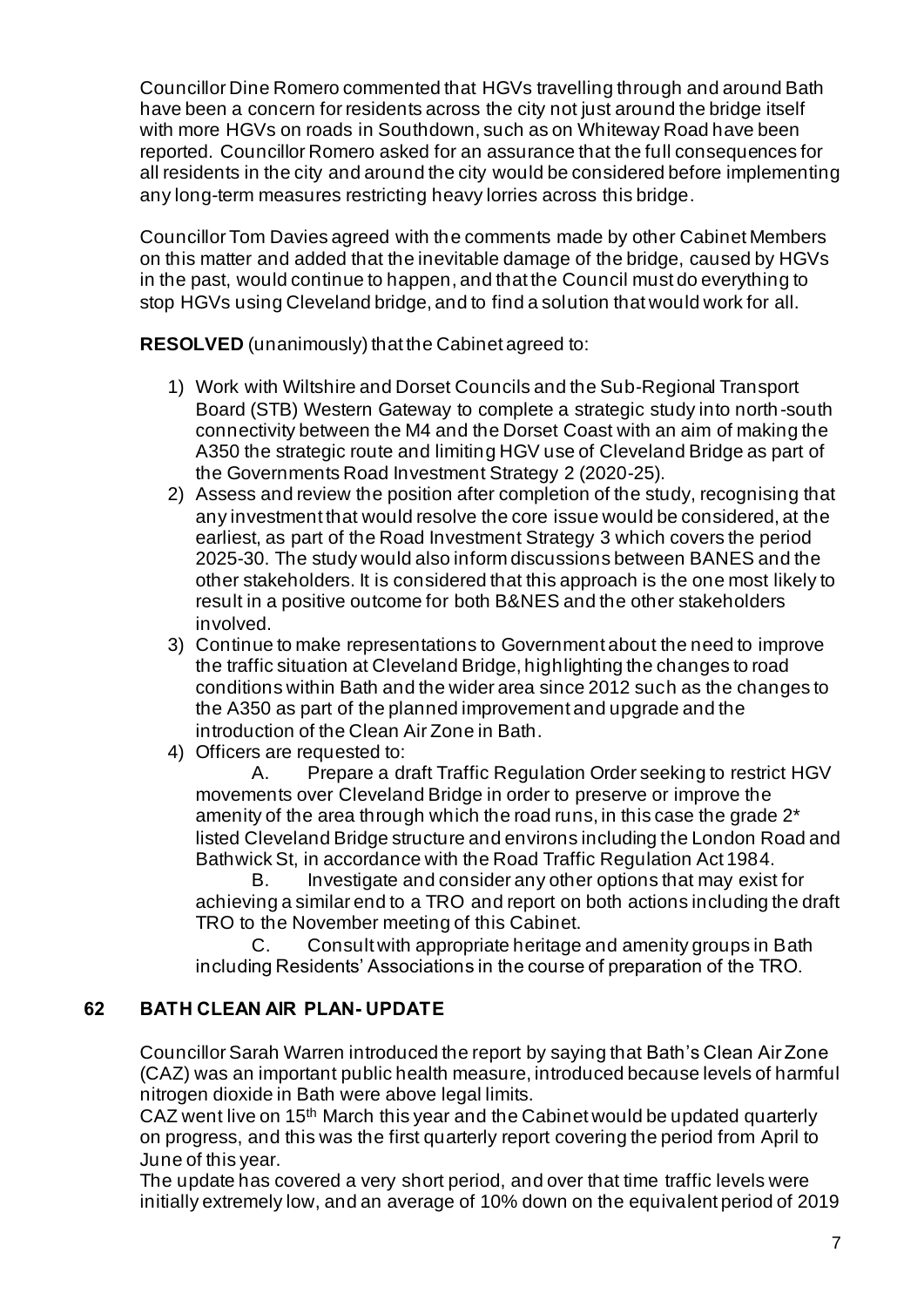over the quarter. These were still early days, but air quality was improving with some promising signs following CAZ introduction.

Councillor Warren took the Cabinet through the highlights of the report. And added that, in the wider context, CAZ was just one of sustainable transport measures, aimed either at enabling alternatives to driving into the city centre, or reducing the emissions of those vehicles that do. The Council would encourage all drivers to be aware of the impacts of air pollution, and to think about each journey. By choosing an alternative means of transport, people have the power to directly help reduce air pollution and protect their own and their neighbours' health. People could also consider upgrading their vehicle to a more modern and less polluting one – bearing in mind that there were still grants and loans available to support those whose vehicles are chargeable in the CAZ.

Councillor Sarah Warren moved the recommendations.

Councillor Dine Romero seconded the motion by saying she was pleased to see this report with a general trend downwards of nitro dioxide concentration levels although it was disappointing that the concentration levels in 8 locations have remained above the legal limit, with one site showing an increase.

Councillor Romero added that she was glad that her concerns over displaced traffic have been taken seriously but the results have not fully reflected residents' experiences on roads in Southdown Ward.

Councillor Romero asked for an assurance that mitigating measures would be considered if the findings that more HGVs and other traffic were indeed in Southdown Ward roads.

Councillor Richard Samuel said that he was encouraged that there were some improvements in air quality, yet it was far too early to draw firm conclusions. Traffic patterns during March-June period this year were unrepresentative because many businesses were closed, schools were operating erratically and opportunities to travel were limited. Also, it was unclear if the Council was required to achieve full compliance by December 2021, or March 2022, or some other date to be announced, and some clarity about next steps should be given. Councillor Samuel congratulated officers and Cabinet Members involved in the process so far.

Councillor Tom Davies welcomed the report by saying that the Council have been moving in the right direction with CAZ with an optimism that future quarterly reports would show gradual improvements in terms of the air pollution levels in the city.

Councillor Tim Ball also welcomed the report by saying that the Council have been moving in the right direction in terms of the reduction of nitro dioxide levels in the city. Councillor Ball expressed his concerns on the level of traffic in Pennyquick Lane, in particular with number of lorries using this road.

Councillor Sarah Warren added that the Council would continue to investigate any issues that were raised in line with the investigation process, as set out in the report and should set a breakdown of any vehicles which might be making a detour, and what has caused an increase in traffic.

**RESOLVED** (unanimously) that the Cabinet agreed to: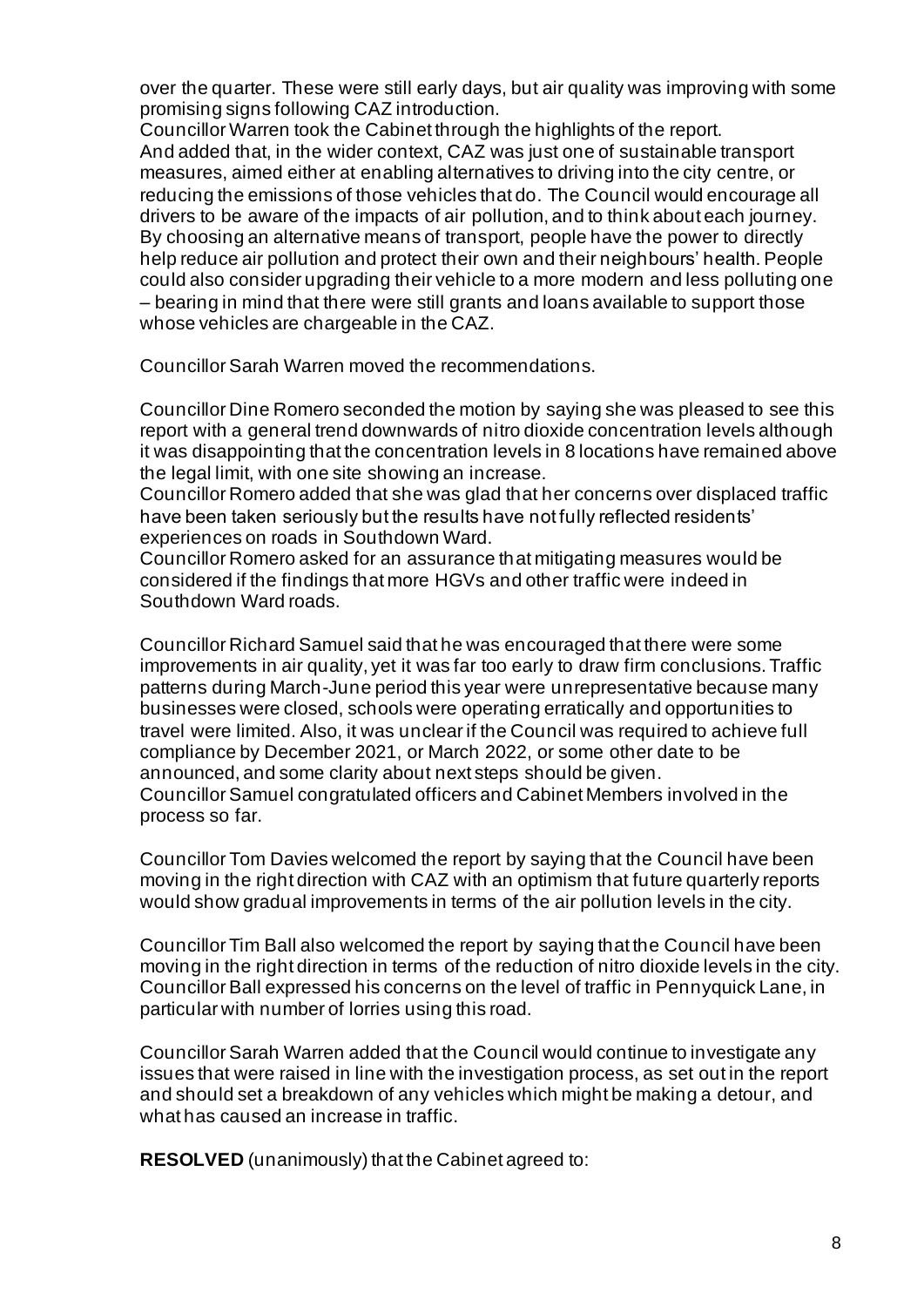- 1) Note the successful launch and implementation of the CAZ during a global pandemic, the success in upgrading the local scheduled bus fleet and the successful response to the Financial Assistance Scheme to bring forward the replacement of non-compliant vehicles.
- 2) Note the positive progress which has been made towards improving air quality and associated public health outcomes, together with increasing the proportion of compliant vehicles entering the CAZ and discharging the Ministerial Directions.
- 3) Delegate authority to the Director of Place Management to make any non-material changes to, and authorise the adoption of, the Bath Clean Air Zone Charging (Variation) Order, and for it to have effect from the date of sealing.
- 4) Note the performance of the scheme against the scheme financial model, ensuring it covers its costs of operation and avoids placing an additional burden on the Council and local taxpayers.

# **63 CLIMATE EMERGENCY PROCUREMENT & COMMISSIONING STRATEGY**

Councillor Richard Samuel introduced the report by saying that the Council has spent £200m each year in purchasing goods and services, and alongside the changes in procurement being introduced by the government it was appropriate to revise our policies with the strong imperative of carbon reduction. Councillor Samuel suggested that the Council would seek the assurance from its suppliers that they were doing everything to minimise carbon emissions along the supply chain. Some consequential changes to other Council policies would follow in due course. Councillor Samuel also added that that full reports would be brought back on concrete successes in carbon reduction and sustainability through this policy. The first report would be brought before the Cabinet towards the end of 2022.

Councillor Richard Samuel moved the recommendations.

Councillor Sarah Warren seconded the motion by saying this Council has an excellent track record on sustainable procurement, having worked closely with award winning local company Fresh Range in the past to procure school meal ingredients locally, in a pilot which has been used as a national case study in the Parliamentary Inquiry into improving food procurement, and cited as best practice in the National Food Strategy. The report has provided the framework for innovative practice across the whole range of Council procurement, stepping outside the bounds of business as usual, and stepping up Council's response not only to the climate emergency, but also to tackle modern slavery, by using its influence throughout our supply chain.

Councillor Tim Ball also welcomed the report and thanked the officers who were involved in procurement process.

**RESOLVED** (unanimously) that the Cabinet agreed to:

- 1) Adopt the B&NES Procurement & Commissioning Strategy "Think Climate, Think Local, Think Innovation",
- 2) Delegate authority to the Director of Finance in consultation with the Cabinet Member for Resources to update the Strategy to reflect future changes to the national statutory framework.

## **64 QTR 1 CORPORATE PERFORMANCE UPDATE 2020/21**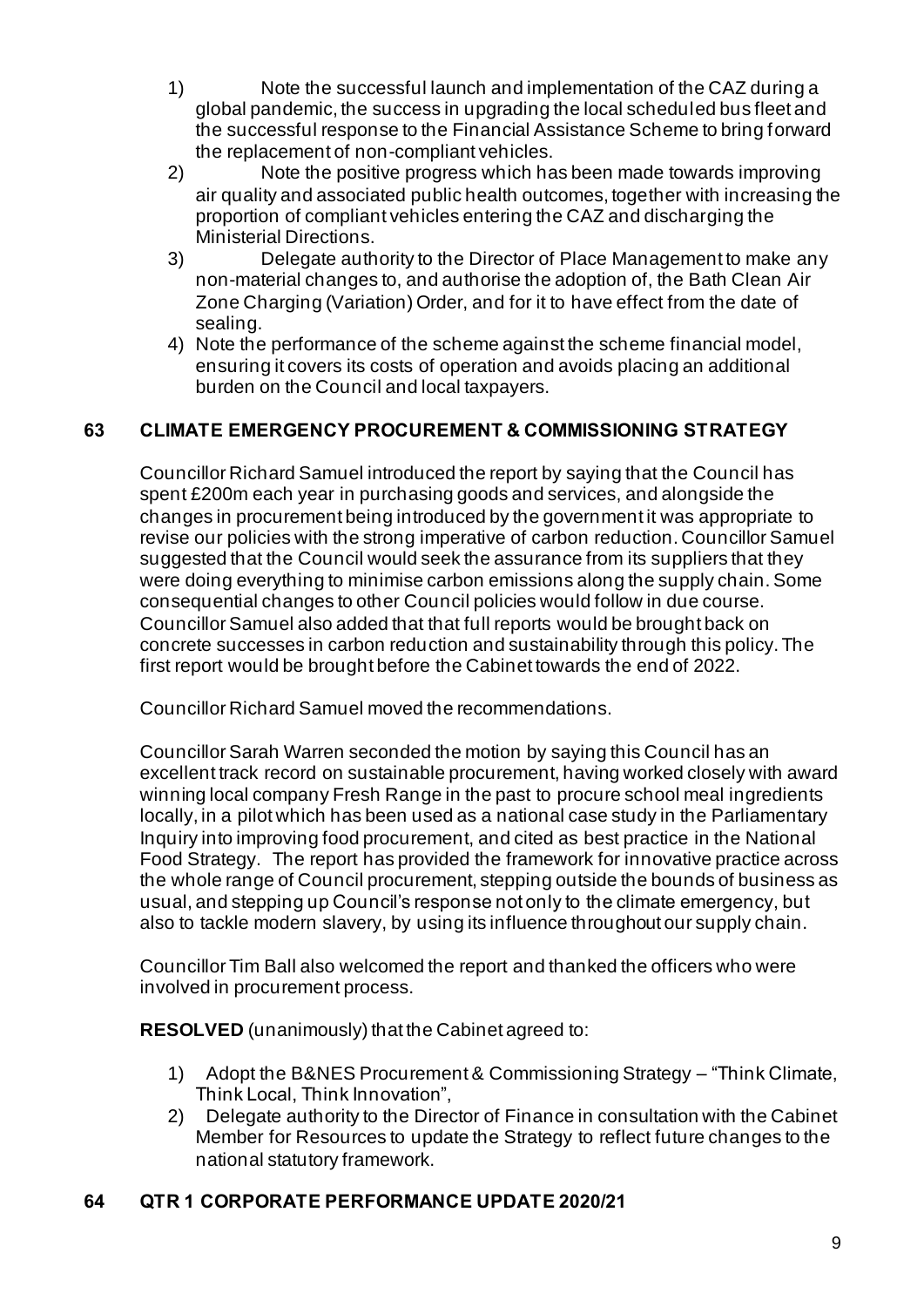Councillor Richard Samuel introduced the report by saying he has introduced new requirements for regular financial reporting (quarterly) so that residents could see with complete clarity how the Council's finances were standing up, whether the Council was under or overspending, in the interests of complete transparency and accountability. The corporate performance update was another report of transparency and accountability to the residents which would become a really useful tool and an official record of what the Council does and what the Council was accountable for. Also, the residents would be able to see what was happening in their community.

Councillor Samuel thanked Chief Executive and Senior Leadership Team for bringing this report before the Cabinet.

Councillor Richard Samuel moved the recommendations.

Councillor Tom Davies seconded the motion by saying that the first strategic performance report has marked a very special moment for the Council, and anyone involved in organisational management and reporting in an organisation. This was Council's commitment to transparency about the delivery of services against his key strategic and it would allow residents to hold the Council to account based on the information in the report.

The Chair also thanked Chief Executive and his team on this report.

**RESOLVED** (unanimously) that the Cabinet agreed to:

- 1) Note progress on the delivery of the Corporate Strategy and key aspects of the Council's service delivery, details of which are highlighted in report.
- 2) Indicate any other key service areas to be highlighted and included in the strategic indicator report.
- 3) Receive update reports on a quarterly basis.

## **65 PROPOSED PUBLIC SPACE PROTECTION ORDERS TO RESTRICT ALCOHOL CONSUMPTION IN PUBLIC SPACES IN BATH AND MIDSOMER NORTON**

Councillor Dine Romero introduced the report by saying that proposed Public Space Protection Order would address street drinking and anti-social behaviour associated in all wards of Bath and Midsomer Norton and would introduce wider discretionary powers to deal with nuisances or problems which harm the local community's quality of life. This was a new order to replace the one which expired in October 2020. As this was a new order, a full 12-week consultation was required. This has determined that there was still significant public support from those who responded for th is measure for both Bath and MSN including Midsomer Norton Town Council, and from local Councillors. Councillor Romero also thanked the officers for the hard work. replaced previous legislation

Councillor Dine Romero moved the recommendations.

Councillor Tim Ball seconded the motion by welcoming the Public Space Protection Order for Bath and Midsomer Norton. Councillor Ball also said that this Order was intended to ensure that people can use and enjoy public spaces, living safely from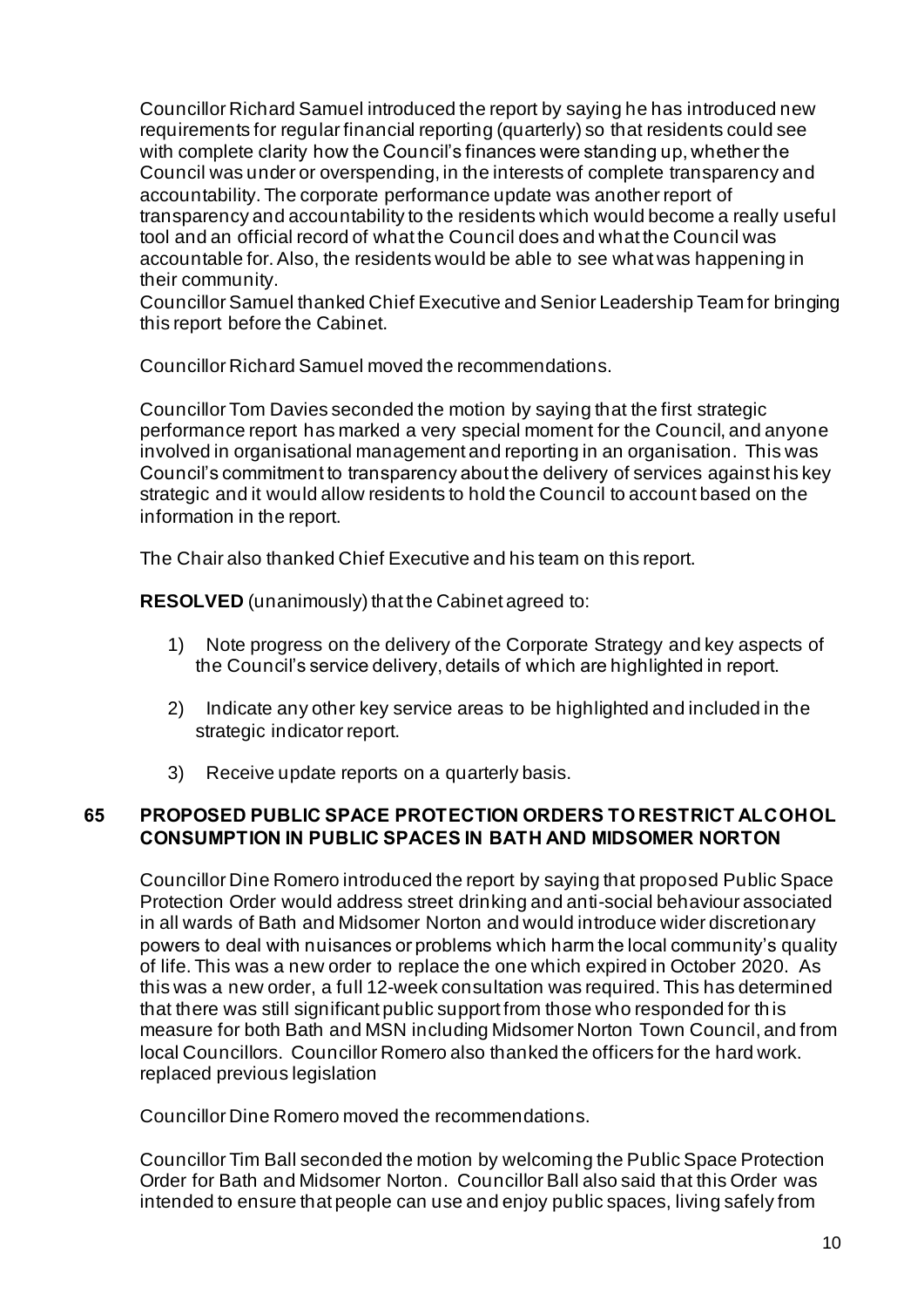anti-social behaviour. An order would specify an area where activities would be taking place that were detrimental to the quality of life of those in the area and could impose conditions and restrictions on people using the specified area.

**RESOLVED** (unanimously) that the Cabinet agreed to:

- 1) Consider the outcomes of the consultation on a Public Space Protection Order to restrict street drinking in Bath and Midsomer Norton, as set out.
- 2) Consider the legal criteria for adopting PSPOs, as set out in Paragraph 4 of this report, and particularly the test set out in paragraph 4.1
- 3) In the light of 1) and 2) above make the Bath City Order and Midsomer Norton Order as set out in Appendix 1 of the report
- 4) Request the Head of Legal Services or an authorised signatory on their behalf to sign and seal the Bath City Order and the Midsomer Norton Order.
- 5) Request the Director of People and Policy to undertake publicity relating to any agreed Order and ensure the impact of the PSPOs is kept under review
- 6) Request the Bath and North East Somerset Community Safety and Safeguarding Partnership to receive regular monitoring reports on the impact of the PSPOs, including equalities impacts, and updates on support and treatment available for people who misuse alcohol including street drinkers.
- 7) Thank those who were involved in the consultation process including Midsomer Norton Town Council and publicise the outcomes of the consultation.

## **66 2022/23 MEDIUM TERM FINANCIAL STRATEGY**

Councillor Richard Samuel introduced the report by reading out the following statement:

*'The Medium Term Financial Strategy (MTFS) is not the council budget – that will come later when more detail about government funding appears in the autumn and leads to the budget and council tax setting in February. The MTFS is however an important health check on the pressures and opportunities facing the council in the medium term and describes actions the council may need to take to balance our finances.* 

*I made it clear on taking office that it was my intention that the council live within its means throughout the whole of this administration's term. That means balancing the books and not spending more than we receive in income, grants and tax. So far, we are on track to achieve that objective for the third year in a row having done so in 19/20 and 20/21. This is an outcome that was never achieved by the previous administration whose waste and inefficiency made me determined to try to do better. This latest MTFS highlights the severe challenges ahead. These have just been added to by the government in their Health and Social Care taxes. Whilst the detail of how this will affect local government remains opaque what we know already is that the employers NI changes will add 750k to our wage bill at a stroke roughly equivalent to 1% on council tax. At this stage we are also unclear how the changes which, are broadly beneficial for most residents requiring care, will be funded. I have to give this stark message. There is no money to top up any shortfalls in government funding. Our finances are already at their limit following government underfunding of covid pressures – another hollow Tory promise. To use a hackneyed phrase – there is no magic money tree.* 

*Turning back to the MTFS Cabinet will recall that to deal with the extreme conditions caused by the pandemic it was necessary to draw from reserves to in effect cash*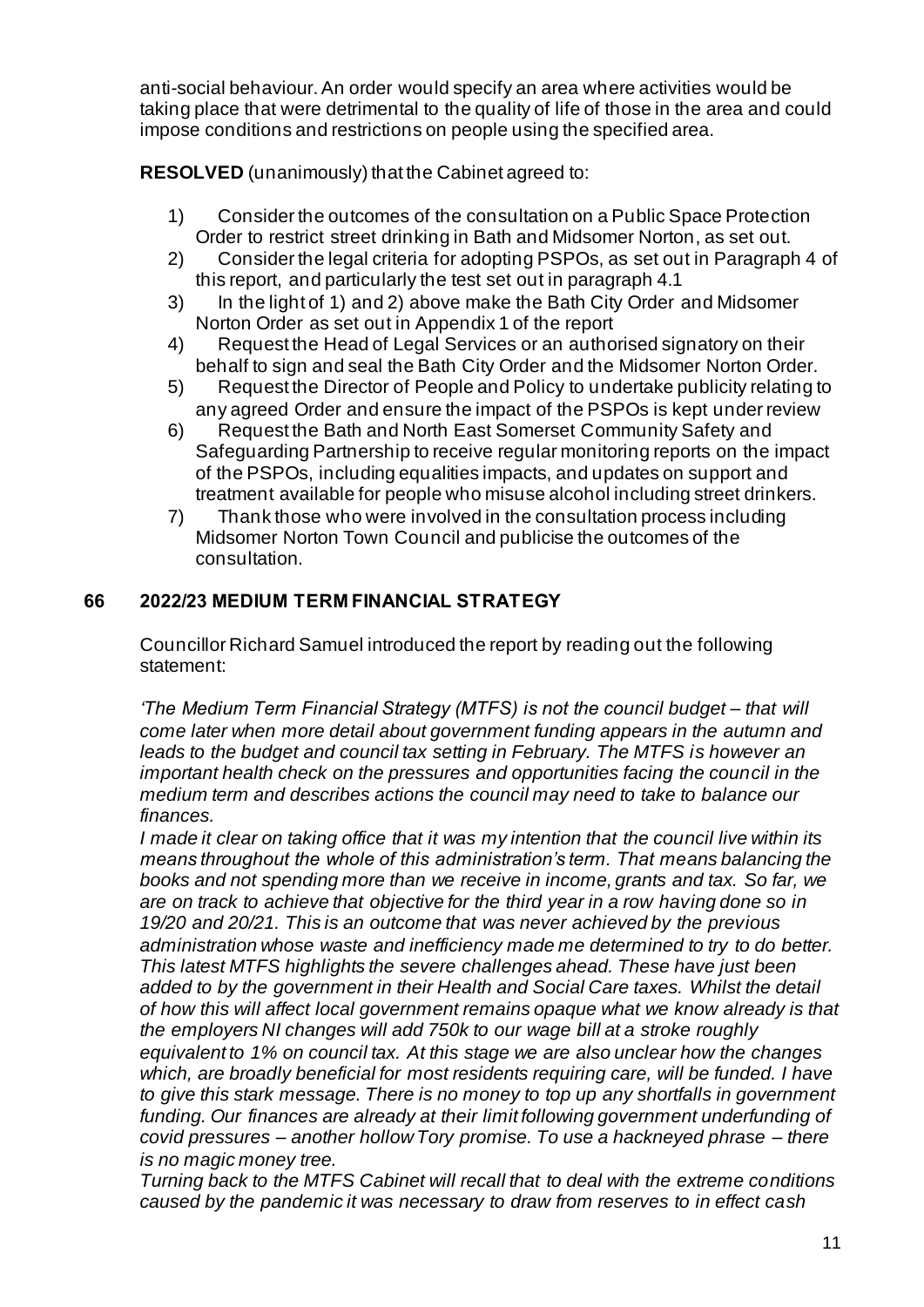*flow our funding. That draw down must be repaid and is a key component of the MTFS. At the same time, we are currently experiencing a big increase in social care service requests which were fewer during the 2020 lockdowns. Predicting future demand is a fraught process as is what the government's intentions for local government finance in the medium term. The MTFS identifies that potentially £28m will need to be saved over the next five years. It seems at times that the council like others is in perpetual Kafkaesque cycle of continuous cuts where no exit ever arrives.*

*Within the plan great uncertainties exist about the government's funding plans for*  local government. We do not know at this point what will be said about social care *precepts and council tax capping limits. What we do know is that by avoiding progressive tax rises to pay for health and social care the burden has been placed on working age adults with the imposition of regressive national insurance increases. Everyone should pay for care not just those who are working that is fair but then Tories have never cared about fairness in society.* 

*At a high level what we are trying to do is to match the council's corporate priorities with the finance available. As things stand today there is highly limited scope for service growth and investments are going to be necessarily confined to those that essential or externally funded or where additional income or savings can be made. Sadly, our residents are going to have accept that a period of government-imposed austerity is already here and is likely to continue.'* 

Councillor Richard Samuel moved the recommendations.

Councillor Kevin Guy seconded the motion by thanking Councillor Samuel and team of officers for bringing this report before the Cabinet, and for the hard work since the start of the pandemic.

Councillor Tim Ball also thanked Councillor Samuel and officers for the role they continued to play in ensuring strong financial position during these challenging times.

Councillor Alison Born added that that the Social Care funding (about £1.8bn), which was announced this week, would go to adult social care for each of the next three years. The NHS would get five times that amount, yet no immediate support has been announced for social care. After years of cuts to local authority budgets, social care funding was at a very low base and services were reaching crisis point. Councillor Born added that services did not have sufficient staff to assess people in a timely manner, nor to provide care when people needed. Increasing numbers of people were in the community without support and there were problems with staff shortages. Councillor Born also said that staff working in social care would also have to pay additional national insurance, which would reduce rather than increase their pay, and would not help with social care staffing situation.

**RESOLVED** (unanimously) that the Cabinet agreed to approve the Medium-Term Financial Strategy.

The meeting ended at 8.15 pm

**Chair**